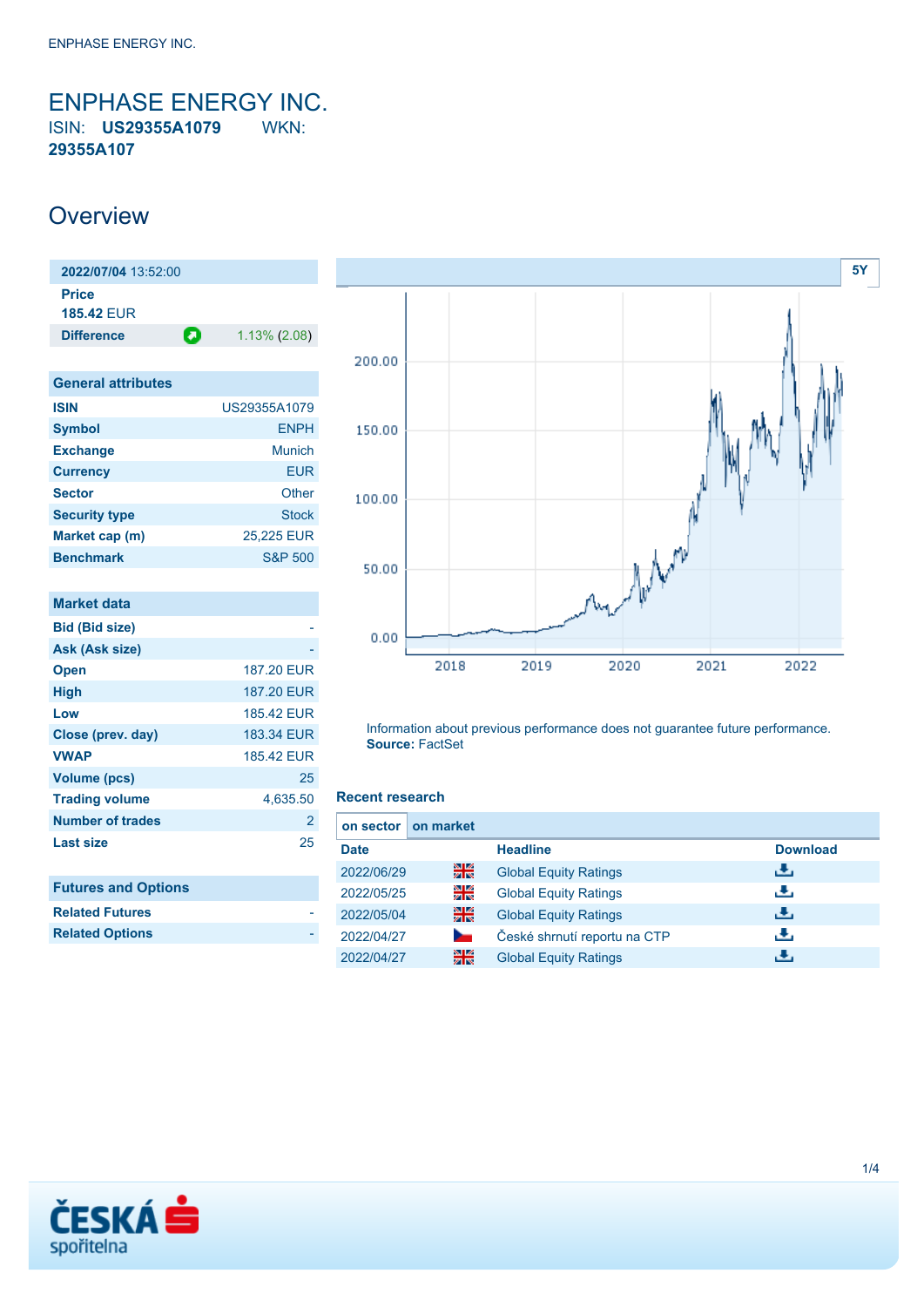## **Details**

**2022/07/04** 13:52:00

**Price 185.42** EUR

**Difference 1.13% (2.08)** 

| <b>General attributes</b> |                    |
|---------------------------|--------------------|
| <b>ISIN</b>               | US29355A1079       |
| <b>Symbol</b>             | <b>ENPH</b>        |
| <b>Exchange</b>           | Munich             |
| <b>Currency</b>           | EUR                |
| <b>Sector</b>             | Other              |
| <b>Security type</b>      | <b>Stock</b>       |
| Market cap (m)            | 25,225 EUR         |
| <b>Benchmark</b>          | <b>S&amp;P 500</b> |

|  | <b>Market data</b> |  |
|--|--------------------|--|
|  |                    |  |
|  |                    |  |

| <b>Bid (Bid size)</b> |                |
|-----------------------|----------------|
| Ask (Ask size)        |                |
| <b>Open</b>           | 187.20 EUR     |
| <b>High</b>           | 187.20 EUR     |
| Low                   | 185.42 FUR     |
| Close (prev. day)     | 183.34 EUR     |
| <b>VWAP</b>           | 185.42 FUR     |
| <b>Volume (pcs)</b>   | 25             |
| <b>Trading volume</b> | 4,635.50       |
| Number of trades      | $\overline{2}$ |
| Last size             | 25             |

| <b>Performance and Risk</b> |                |                    |                            |  |  |
|-----------------------------|----------------|--------------------|----------------------------|--|--|
|                             | 6 <sub>m</sub> | 1Y                 | 3Υ                         |  |  |
| Perf $(\%)$                 |                |                    | +11.67% +22.47% +1.033.69% |  |  |
| <b>Perf</b><br>(abs.)       | $+19.16$       | $+33.64$ $+167.17$ |                            |  |  |
| <b>Beta</b>                 | 1.99           | 1.86               | 1.62                       |  |  |
| <b>Volatility</b>           | 84.57          | 73.17              | 88.67                      |  |  |



Information about previous performance does not guarantee future performance. **Source:** FactSet

| <b>Price data</b>                           |                         |
|---------------------------------------------|-------------------------|
| Ø price 5 days   Ø volume 5 days (pcs.)     | 182.72 EUR (110)        |
| Ø price 30 days   Ø volume 30 days (pcs.)   | 177.93 EUR (160)        |
| Ø price 100 days   Ø volume 100 days (pcs.) | 163.06 EUR (82)         |
| Ø price 250 days   Ø volume 250 days (pcs.) | 159.90 EUR (63)         |
| <b>YTD High   date</b>                      | 199.28 EUR (2022/04/05) |
| <b>YTD Low   date</b>                       | 107.02 EUR (2022/01/24) |
| 52 Weeks High   date                        | 237.75 EUR (2021/11/22) |
| 52 Weeks Low   date                         | 107.02 EUR (2022/01/24) |

### **All listings for ENPHASE ENERGY INC.**

| Exchange $\Box$     | <b>Date</b>    | <b>Time Price</b> |                                  | <b>Trading volume</b><br>(mio.) | <b>Number of</b><br>trades |
|---------------------|----------------|-------------------|----------------------------------|---------------------------------|----------------------------|
| Tradegate           | 2022/07/<br>04 |                   | 22:26 187.72 EUR 0.11            |                                 | 21                         |
| <b>Stuttgart</b>    | 2022/07/<br>04 |                   | 12:39 188.00 EUR 0.00            |                                 | 4                          |
| <b>Nasdaq</b>       | 01             |                   | 2022/07/ 22:00 195.72 USD 403.85 |                                 | 39,244                     |
| <b>Munich</b>       | 2022/07/<br>04 |                   | 13:52 185.42 EUR 0.00            |                                 | 2                          |
| <b>London Stock</b> | 2022/06/       |                   | 17:50 208.53 USD 0.00            |                                 | 1                          |

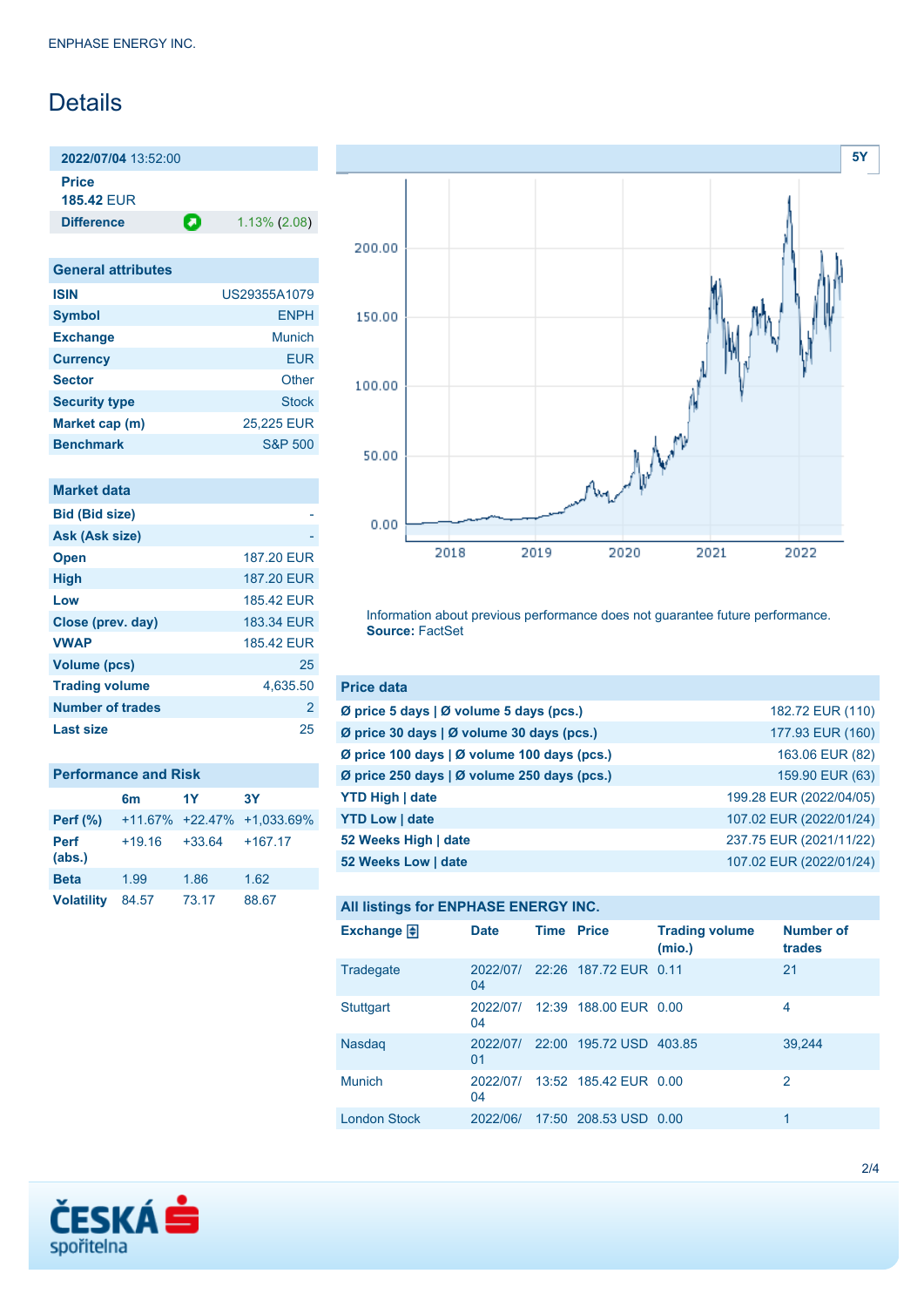| Exchange           | 27             |                                |   |
|--------------------|----------------|--------------------------------|---|
| Hanover            | 2022/07/<br>04 | 08:00 185.82 EUR 0.00          |   |
| Frankfurt          | 2022/07/<br>04 | 16:54 184.08 EUR 0.01          |   |
| <b>Duesseldorf</b> | 04             | 2022/07/ 19:30 186.70 EUR 0.00 | 8 |
| <b>Berlin</b>      | 2022/07/<br>04 | 08:01 187.20 EUR 0.00          |   |